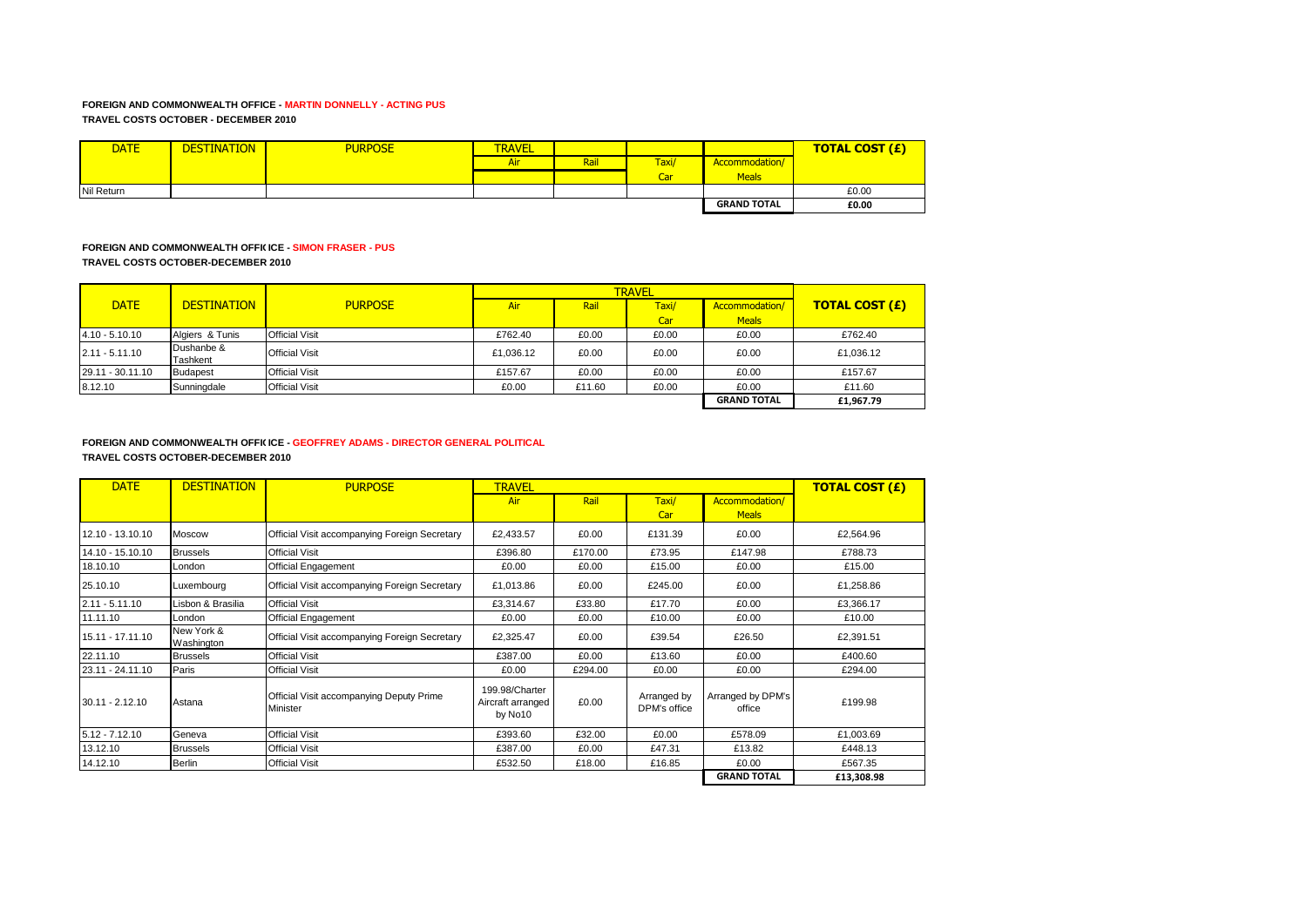# **FOREIGN AND COMMONWEALTH OFFICE - JOHN ASHTON - SPECIAL REPRESENTATIVE FOR CLIMATE CHANGE TRAVEL COSTS OCTOBER-DECEMBER 2010**

| <b>DATE</b>       | <b>DESTINATION</b> | <b>PURPOSE</b>        | Air       | Rail   | Taxi/  | Accommodation/     | <b>TOTAL COST (£)</b> |
|-------------------|--------------------|-----------------------|-----------|--------|--------|--------------------|-----------------------|
|                   |                    |                       |           |        | Car    | <b>Meals</b>       |                       |
| $20.9 - 2.10.10$  | Bolivia /Cuba      | <b>Official Visit</b> | £6.286.87 | n/a    | £70.50 | £206.86            | £6.564.23             |
| $31.10 - 5.11.10$ | Seoul/Hong Kong    | <b>Official Visit</b> | £4.588.47 | £41.51 | £70.50 | £352.30            | £5.052.78             |
| 4.12.10           | Cancun             | <b>Official Visit</b> | £4.182.07 | n/a    | £70.50 | £1.593.75          | £5,846.32             |
|                   |                    |                       |           |        |        | <b>GRAND TOTAL</b> | £17,463.33            |

#### **FOREIGN AND COMMONWEALTH OFFICE - NICK BAIRD - DIRECTOR GENERAL EUROPE AND GLOBALISATION TRAVEL COSTS OCTOBER-DECEMBER 2010**

|                  |                                      |                                                      |           |         | <b>TRAVEL</b> |                                                |                       |
|------------------|--------------------------------------|------------------------------------------------------|-----------|---------|---------------|------------------------------------------------|-----------------------|
| <b>DATE</b>      | <b>DESTINATION</b>                   | <b>PURPOSE</b>                                       | Air       | Rail    | Taxi/         | Accommodation/                                 | <b>TOTAL COST (£)</b> |
|                  |                                      |                                                      |           |         | Car           | <b>Meals</b>                                   |                       |
| 4.10.10          | <b>Brussels</b>                      | Official Visit Accompanying Deputy Prime<br>Minister | £0.00     | £387.00 | £0.00         | £195.46                                        | £582.46               |
| 14.10 - 15.10.10 | Geneva                               | <b>Official Visit</b>                                | £175.38   | £33.80  | £0.00         | £148.42                                        | £357.60               |
| $1.11 - 4.11.10$ | Pretoria/<br>Johannesburg/<br>Luanda | <b>Official Visit</b>                                | £2,016.57 | £0.00   | £0.00         | Accommodated at<br>Head of Post's<br>Residence | £2.016.57             |
| 5.11.10          | Crowthorne                           | <b>Official Engagement</b>                           | £0.00     | £17.50  | £0.00         | £0.00                                          | £17.50                |
| 14.11 - 15.11.10 | The Haque                            | Official Visit Accompanying Deputy Prime<br>Minister | £217.12   | £0.00   | £0.00         | Accommodated at<br>Head of Post's<br>Residence | £217.12               |
| 22.11 - 24.11.10 | Ankara/Istanbul                      | <b>Official Visit</b>                                | £353.37   | £0.00   | £0.00         | Accommodated at<br>Head of Post's<br>Residence | £353.37               |
| $5.12 - 7.12.10$ | Jakarta/Dubai                        | <b>Official Visit</b>                                | £2,640.39 | £0.00   | £0.00         | Accommodated at<br>Head of Post's<br>Residence | £2.640.39             |
|                  |                                      |                                                      |           |         |               | <b>GRAND TOTAL</b>                             | £6,185.01             |

#### **FOREIGN AND COMMONWEALTH OFFICE - DANIEL BETHLEHEM - LEGAL ADVISER TRAVEL COSTS OCTOBER - DECEMBER 2010**

|                    |                    |                                                      |            | <b>TRAVEL</b> |        |                    |                       |  |
|--------------------|--------------------|------------------------------------------------------|------------|---------------|--------|--------------------|-----------------------|--|
| <b>DATE</b>        | <b>DESTINATION</b> | <b>PURPOSE</b>                                       | <b>Air</b> | Rail          | Taxi/  | Accommodation/     | <b>TOTAL COST (£)</b> |  |
|                    |                    |                                                      |            |               | Car    | <b>Meals</b>       |                       |  |
| $20.10 - 23.10.10$ | Washington         | <b>Official Visit</b>                                | £1,746.00  | £90.08        | £0.00  | £752.78            | £2,588.86             |  |
| 25.10 - 29.10.10   | New York           | <b>Official Visit</b>                                | £1,374.43  | £0.00         | £0.00  | £334.69            | £1,709.12             |  |
| 5.11.10            | London             | <b>Official Engagement</b>                           | £0.00      | £32.00        | £0.00  | £0.00              | £32.00                |  |
| $8.11 - 10.11.11$  | Washington         | <b>Official Visit</b>                                | £1,567.00  | £0.00         | £0.00  | £376.64            | £1,943.64             |  |
| 15.11.10           | The Hague          | Official Visit Accompanying Deputy Prime<br>Minister | £391.36    | £0.00         | £40.00 | £128.60            | £559.96               |  |
|                    |                    |                                                      |            |               |        | <b>GRAND TOTAL</b> | £6.833.58             |  |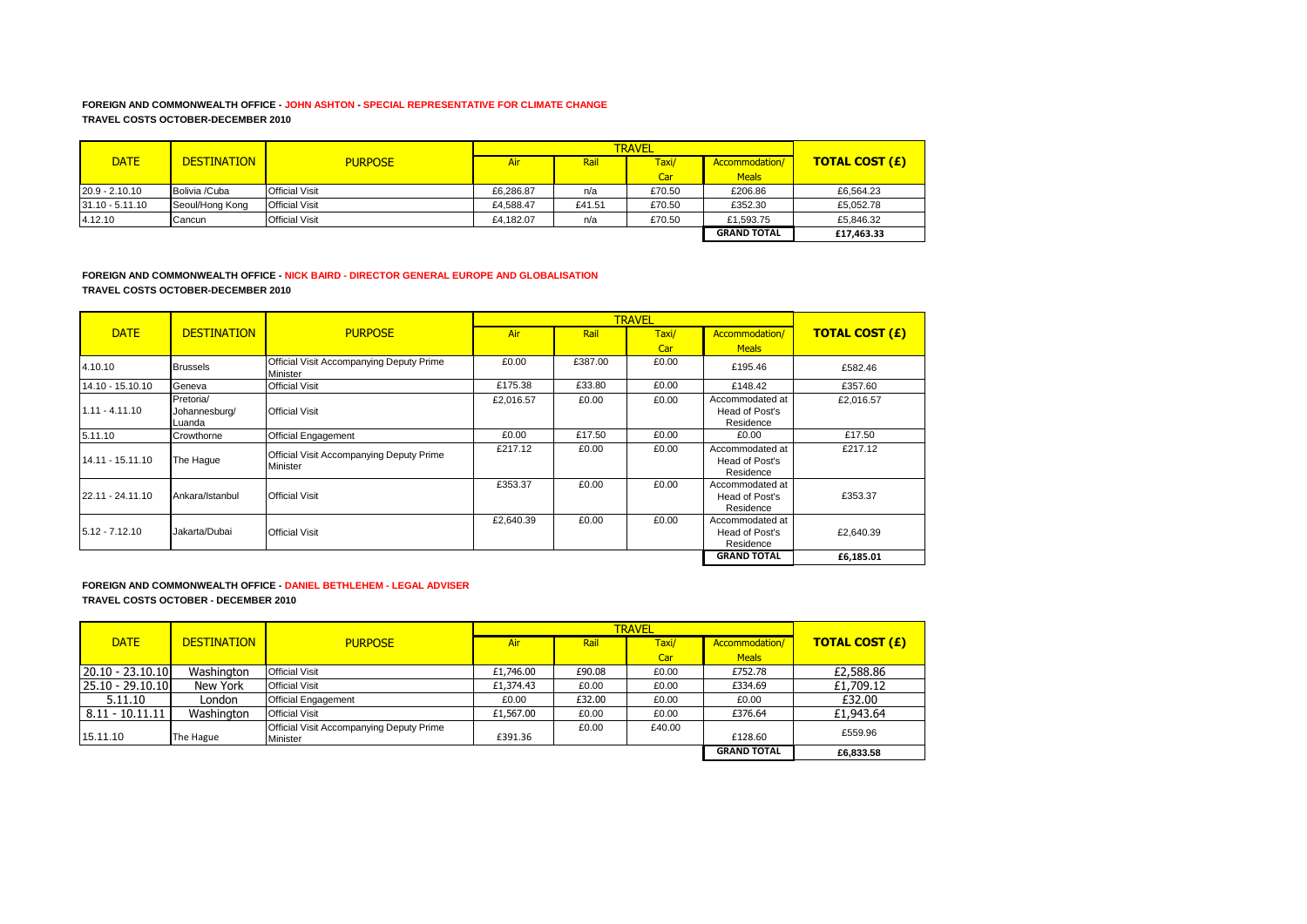# **FOREIGN AND COMMONWEALTH OFFICE - JAMES BEVAN - CHIEF OPERATING OFFICER TRAVEL COSTS OCTOBER-DECEMBER 2010**

| <b>DATE</b> | <b>DESTINATION</b> | <b>PURPOSE</b> | Air | Rail | Taxi/ | Accommodation/     | <b>TOTAL COST (£)</b> |
|-------------|--------------------|----------------|-----|------|-------|--------------------|-----------------------|
|             |                    |                |     |      | Car   | Meals              |                       |
| Nil Return  |                    |                |     |      |       |                    | £0.00                 |
|             |                    |                |     |      |       | <b>GRAND TOTAL</b> | £0.00                 |

# **FOREIGN AND COMMONWEALTH OFFICE - DAVID CLARY - CHIEF SCIENTIFIC ADVISER TRAVEL COSTS OCTOBER-DECEMBER 2010**

| <b>DATE</b> | <b>DESTINATION</b> | <b>PURPOSE</b> | Air | Rail | Taxi/<br>Car | Accommodation/<br><b>Meals</b> | <b>TOTAL COST (£)</b> |
|-------------|--------------------|----------------|-----|------|--------------|--------------------------------|-----------------------|
| Nil Return  |                    |                |     |      |              |                                | £0.00                 |
|             |                    |                |     |      |              | <b>GRAND TOTAL</b>             | £0.00                 |

#### **FOREIGN AND COMMONWEALTH OFFICE - ROBERT HANNIGAN - DIRECTOR GENERAL DEFENCE AND INTELLIGENCE TRAVEL COSTS OCTOBER - DECEMBER 2010**

|             |                    |                            |           | <b>TRAVEL</b> |        |                    |                       |  |
|-------------|--------------------|----------------------------|-----------|---------------|--------|--------------------|-----------------------|--|
| <b>DATE</b> | <b>DESTINATION</b> | <b>PURPOSE</b>             | Air       | Rail          | Taxi/  | Accommodation/     | <b>TOTAL COST (£)</b> |  |
|             |                    |                            |           |               | Car    | <b>Meals</b>       |                       |  |
| 3.11.10     | Washington         | <b>Official Visit</b>      | £2.267.47 | £0.00         | £0.00  | £0.00              | £2,267.47             |  |
| 30.11.10    | London             | <b>Official Engagement</b> | £0.00     | £0.00         | £21.00 | £0.00              | £21.00                |  |
| 7.12.10     | London             | <b>Official Engagement</b> | £0.00     | £0.00         | £8.00  | £0.00              | £8.00                 |  |
| 16.12.10    | London             | <b>Official Engagement</b> | £0.00     | £0.00         | £6.00  | £0.00              | £6.00                 |  |
|             |                    |                            |           |               |        | <b>GRAND TOTAL</b> | £2,302.47             |  |

# **FOREIGN AND COMMONWEALTH OFFICE - ALISTAIR JOHNSTON - NON EXECUTIVE**

**TRAVEL COSTS OCTOBER - DECEMBER 2010**

|             |                        |                         |       |       | <b>TRAVEL</b> |                    |                       |
|-------------|------------------------|-------------------------|-------|-------|---------------|--------------------|-----------------------|
| <b>DATE</b> | <b>DESTINATION</b>     | <b>PURPOSE</b>          | Air   | Rail  | Taxi/         | Accommodation/     | <b>TOTAL COST (£)</b> |
|             |                        |                         |       |       | Car           | <b>Meals</b>       |                       |
| 7.9.10      | <b>FCO</b>             | <b>Official Meeting</b> | £0.00 | £0.00 | £15.00        | £0.00              | £15.00                |
| 21.9.10     | <b>FCO</b>             | <b>Official Meeting</b> | £0.00 | £0.00 | £18.00        | £0.00              | £18.00                |
| 24.9.10     | <b>FCO</b>             | <b>Official Meeting</b> | £0.00 | £0.00 | £8.00         | £0.00              | £8.00                 |
| 28.9.10     | Moorgate               | <b>Official Meeting</b> | £0.00 | £0.00 | £38.00        | £0.00              | £38.00                |
| 5.10.10     | <b>FCO</b>             | <b>Official Meeting</b> | £0.00 | £0.00 | £17.45        | £0.00              | £17.45                |
| 8.10.10     | <b>Carlton Gardens</b> | <b>Official Meeting</b> | £0.00 | £0.00 | £18.00        | £0.00              | £18.00                |
| 29.10.10    | <b>FCO</b>             | <b>Official Meeting</b> | £0.00 | £0.00 | £24.00        | £0.00              | £24.00                |
| 11.11.10    | <b>FCO</b>             | <b>Official Meeting</b> | £0.00 | £0.00 | £18.00        | £0.00              | £18.00                |
| 17.12.10    | <b>FCO</b>             | <b>Official Meeting</b> | £0.00 | £0.00 | £22.00        | £0.00              | £22.00                |
|             |                        |                         |       |       |               | <b>GRAND TOTAL</b> | £178.45               |